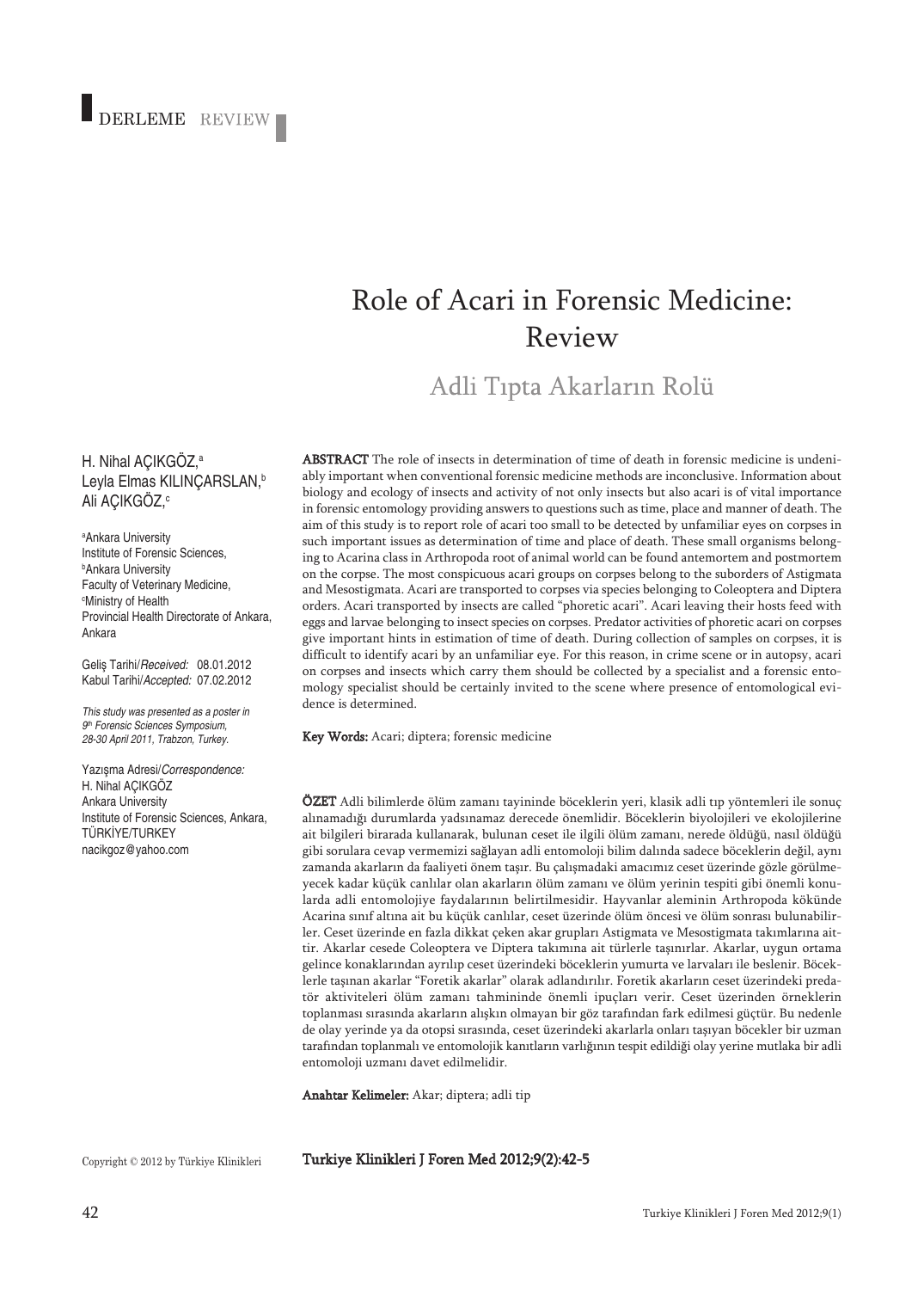orensic entomology is a science which uses biological, behavioural and ecological features of insects in forensic investigations and in determination of time elapsing from death until finding corpses. <sup>1</sup> Acari transported to corpses by insects are found intensively in all phases from the start of decomposition to dry stage where corpses are completely skeletonised. <sup>2</sup> Acari are seen even in mummified corpses or in low temperature environments or even in hidden corpses. <sup>3</sup> Mites are found almost everywhere from our carpets to pores in our faces. 4-7

The first acarologist to use acari in estimation of time of death was Mégnin. He emphasized that organisms first reaching to corpses are not only insects, but also acari.<sup>2,8</sup> Mites either reach corpses by walking or are transported to corpses by other insects. 9,10

The aim of this study is to report role of acari too small to be detected by untrained eyes in important issues such as determination of time and place of death in forensic entomology.

Acari supposed to be important in forensic entomology are found in human body antemortem and postmortem.

### ANTEMORTEM: PERMANENT ACARI

Acari living in human skin in antemortem period are generally called permanent acari. These mites remain alive at wide temperature ranges. <sup>11</sup> It has been reported in the literature that living acari can be found on corpses at 0-53 C°.<sup>9</sup>

Several studies have shown that Demodex folliculorum and Demodex brevis species are found in follicles in the face and hair roots of all people regardless of race and age apart from newborn infants. 5,12-16

## **POSTMORTEM: PHORETIC ACARI**

Acari transported to corpses by arthropods are called phoretic acari.<sup>3,9</sup> This transportation is termed as phoresis. It is frequently observed in places where there are faecal, carcass and rotting plant materials.<sup>3,17,18</sup> It is a kind of parasitism and means that one organism is transported to another

organism temporarily.<sup>3,19-23</sup> Generally this transportation emerges in order to avoid inappropriate environmental conditions such as food shortages and crowded environments in which acari live. 24 They neither have a harmful effect on each other nor benefit from each other. Phoretic acari are transported to corpses by species belonging to Coleoptera and Diptera orders in particular. 3,19-21

Phoretic acari select the species which live in the same ecology as themselves as carriers and also they are capable of selecting the habitat in which they want to leave their carriers. 25-27 Acari leaving their hosts feed with eggs and larvae belonging to insect species on corpses. 3,25,28 Mites are found in both buried and unburied corpses. Presence of acari which control the population of other insects fed from both environments explains the absence or limited numbers of some insects supposed to exist in the environment. 29

In what ways we benefit from acari on corpses are as in the following:

1. They are used to determine the time of death and to identify insects by which they have been transported to corpses and to determine when they have reached corpses. 3

2. They control larva populations on corpses, which may explain absence of the species supposed to be found on corpses. 2

3. Since they are active in certain seasons, they give seasonal and regional information, which is used to determine whether corpses have been moved from the place of death to somewhere else.

4. House dust mites cause asthma and sometimes they cause anaphylactic shocks in allergic people. 30

5. It gives information about antemortem life. Permanent acari are important for obtaining information about life-style and personal hygiene. 5

6. Like other insects, acari can be used in analyses of narcotics and toxins on corpses. For this reason, they may be helpful in obtaining information about causes of deaths.

The most conspicuous acari groups on corpses belong to the suborders of Astigmata and Mesostigmata. 24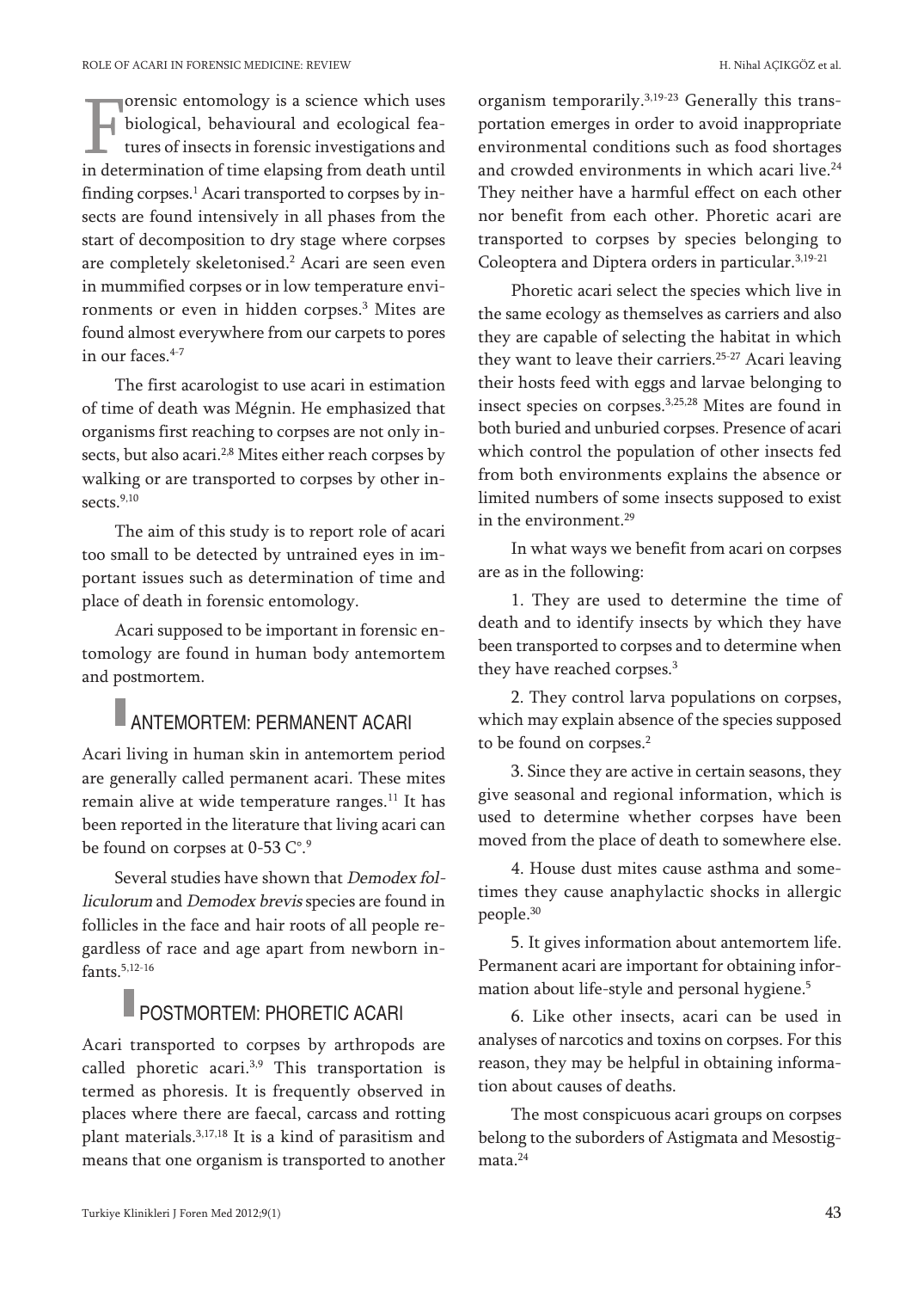Table 1 shows the distribution of acari and insects by the order of their arrival to corpses during decomposition.

Determination of time of death has social importance in terms of family, society and work relations. In forensic cases, estimation of postmortem interval is as important as determination of the cause of death. <sup>32</sup> Acari transported by insects reaching corpses at different stages of decomposition are of forensic importance. Acari together with insects are encountered in every environment where corpses are found (on land, in aqua...).<sup>3,4,33,34</sup> However these small organisms difficult to be identified by untrained eyes are mostly ignored and as they are not collected, they are not reported.

In winter of 1878 in Paris it was reported that the mummified corpse of a newborn was examined by Mégnin to determine the time of its death and that 2.4 millions of Tyroglyphus longior Gervais species were found in the skull of the newborn. 1,4,35 It was the first case where acari were used in estimation of time of death. Perotti stated that Tyroglyphus acari were not phoretic after re-examining the article by Mégnin and the data presented. According to Perotti, Tyroglyphus acari settled in the skull of the newborn immediately after death and they survived there. 8

The case reported by Edston and van Hage-Hamsten was quite different from other forensic cases. He was <sup>a</sup> 47-year-old farmer. In the radioallergosorbent test (RAST) and skin prick tests conducted, rhinoconjunctivitis and asthma-like symptoms were determined in 1988. Mite allergens were measured by Allergen-specific IgE antibodies and in 1995 sensitivity to Dermatophagoides pteronyssinus and Dermatophagoides farinae were determined. In this period, he complained about headache, nasal obstruction, respiratory distress, nausea, shivering, hot flush, diarrhea and severe thirst while he was staying in his bed. These attacks continued for about 30-45 minutes and ended up with shivering and severe fatigue. They appeared either every week or every six months. During autopsy, he was found to die of anaphylactic shock due to an allergy against all acari allergens and especially D. pteronyssinus and D. farinae species based on the results of total IgE in immunological tests in blood from the heart and femoral vessels. 36

In the case presented by Merrit et al., the corpse of <sup>a</sup> woman shot on her head in 1977 was exhumed and reviewed when new evidence was found in 2005. During autopsy, many acari species belonging to Glycyphagidae family were detected on the corpse.<sup>29</sup>

| <b>TABLE 1:</b> Arrival stages of insects and acari to corpses depending on decomposition stages. <sup>2,31</sup> |                           |                       |
|-------------------------------------------------------------------------------------------------------------------|---------------------------|-----------------------|
| <b>Decomposition Stages</b>                                                                                       | <b>Carriers</b>           | <b>Phoretic Acari</b> |
| Fresh Stage (0-1 day)                                                                                             | Sarcophagidae             | Mesostigmata,         |
|                                                                                                                   | Muscidae,                 | Astigmata,            |
|                                                                                                                   | Hymenoptera               | Prostigmata,          |
|                                                                                                                   |                           | Oribatida             |
| Bloated Stage (2-6 days)                                                                                          | Calliphoridae             | Mesostigmata,         |
|                                                                                                                   |                           | Astigmata,            |
|                                                                                                                   |                           | Prostigmata,          |
| Active Decay Stage (7-12 days)                                                                                    | Calliphoridae,            | Mesostigmata,         |
|                                                                                                                   | Muscidae,                 | Astigmata,            |
|                                                                                                                   | Coleoptera                | Oribatida.            |
|                                                                                                                   |                           | Prostigmata,          |
| Advanced Decay Stage (13-51 days)                                                                                 | Coleoptera-weighted       | Mesostigmata,         |
|                                                                                                                   |                           | Astigmata,            |
|                                                                                                                   |                           | Oribatida,            |
|                                                                                                                   |                           | Prostigmata)          |
| Dry Decomposition Stage (52-207 days)                                                                             | Hymenoptera,              | Mesostigmata,         |
|                                                                                                                   | Dermestidae,              | Astigmata             |
| After 2-3 years                                                                                                   | Lepidoptera, Phiophilidae | Astigmata             |